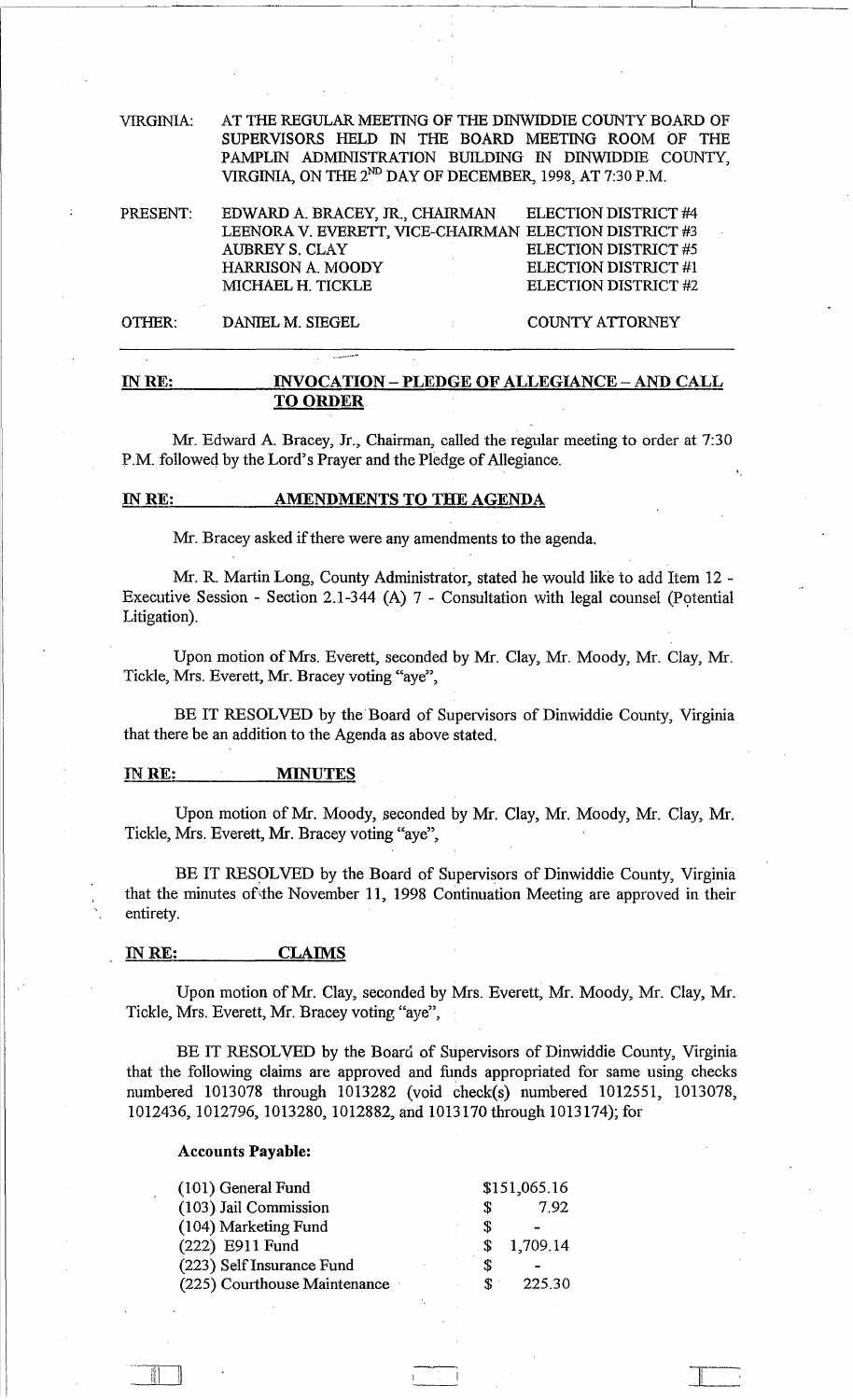$\label{eq:2.1} \frac{1}{\sqrt{2}}\int_{0}^{\infty}\frac{1}{\sqrt{2\pi}}\left(\frac{1}{\sqrt{2\pi}}\right)^{2}d\mu\int_{0}^{\infty}\frac{1}{\sqrt{2\pi}}\left(\frac{1}{\sqrt{2\pi}}\right)^{2}d\mu\int_{0}^{\infty}\frac{1}{\sqrt{2\pi}}\left(\frac{1}{\sqrt{2\pi}}\right)^{2}d\mu\int_{0}^{\infty}\frac{1}{\sqrt{2\pi}}\frac{1}{\sqrt{2\pi}}\frac{1}{\sqrt{2\pi}}\frac{1}{\sqrt{2\pi}}\frac{1}{\sqrt{2\pi}}$ 

 $\label{eq:2} \frac{1}{\sqrt{2}}\left(\frac{1}{\sqrt{2}}\right)^{2}$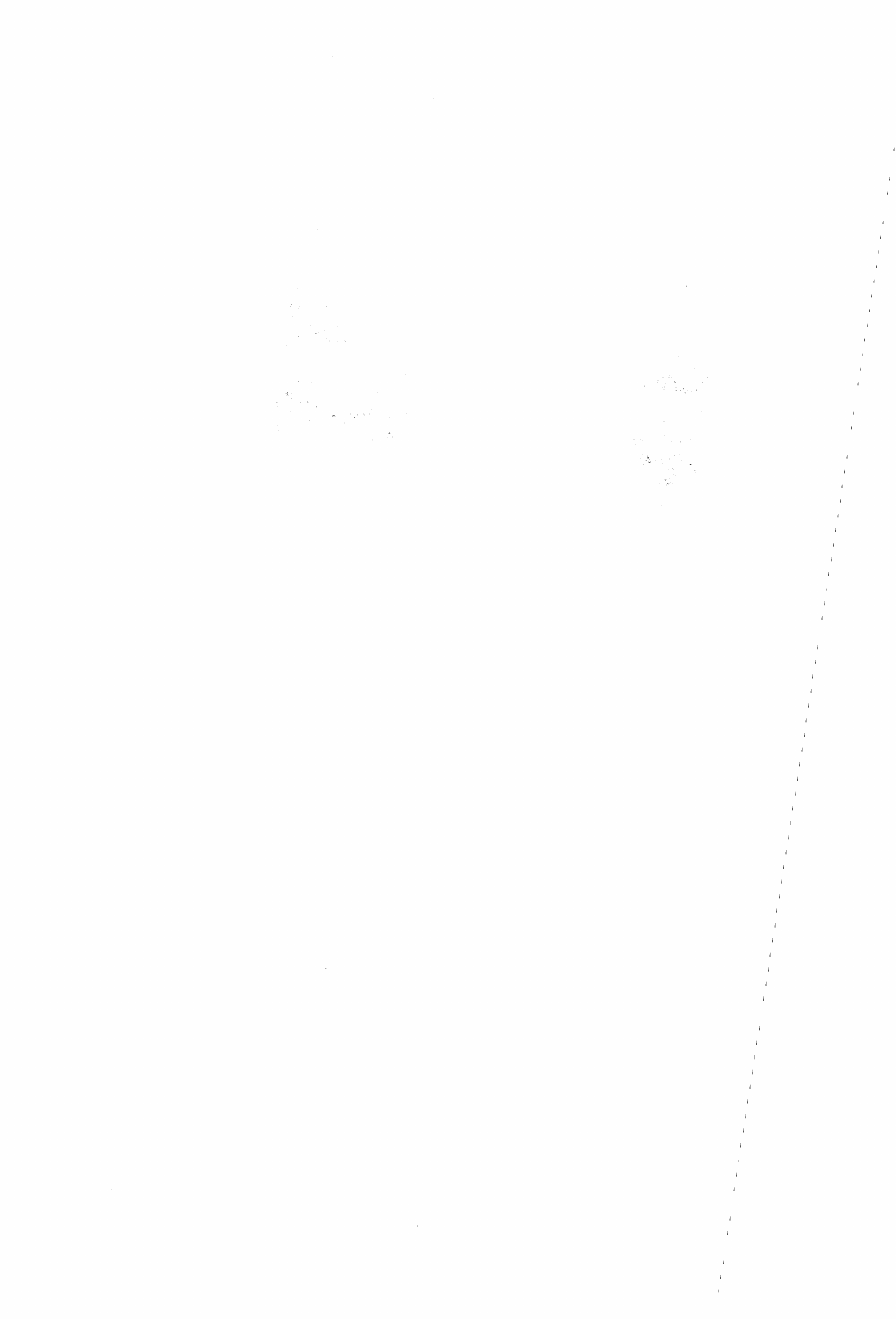| (226) Law Library             |                |  |
|-------------------------------|----------------|--|
| (228) Fire Programs & EMS     | 402.67         |  |
| (229) Forfeited Asset Sharing | 314.89<br>S    |  |
| (304) CDBG Grant Fund         | 1,625.48<br>\$ |  |
| (305) Capital Projects Fund   | 34,429.81      |  |
| (401) County Debt Service     |                |  |
| <b>TOTAL</b>                  | \$189,780.37   |  |
| <b>PAYROLL (11/30/98)</b>     |                |  |
| General Fund                  | 324            |  |

CDBG Fund

**TOTAL** 

# \$327,286.04

2,774.09

#### <u>APPROVAL OF REQUISITION #31 – COURTHOUSE</u> **IN RE CONSTRUCTION**

Mrs. Wendy Weber Ralph, Assistant County Administrator, stated Requisition #31 for the Courthouse consists of payment to:

> Hening-Vest-Covey  $$1,898.46$ TOTAL OF THIS REQUISITION \$1,898.46

Upon motion of Mrs. Everett, seconded by Mr. Moody, Mr. Moody, Mr. Clay, Mr. Tickle, Mrs. Everett, Mr. Bracey voting "aye",

BE IT RESOLVED by the Board of Supervisors of Dinwiddie County, Virginia that Requisition Number 31 in the amount of \$1,898.46 be approved and funds appropriated for CIP expenses for the Courthouse Project Fund.

There was discussion regarding Hening-Vest-Covey's costs; how much we are going to pay; if this was the last payment; who will pay the County back; and the fact the daily task log does not give complete information on what the County is paying for.

Mr. Long was instructed to call Hening-Vest-Covey for explanation of items before we pay. Administration was instructed to hold the check and report to the Board prior to mailing.

Mr. Long stated he felt he could obtain most of the requested information from Mr. Donald W. Faison, Building and Grounds Superintendent.

Mr. Bracey asked about the meeting on site.

Mr. Long assured the Board the meeting in question did take place.

IN RE:

 $\frac{1}{4}$  ,  $\frac{1}{2}$ 

 $\tilde{u}^{\tau, \tau}$ 

#### **CITIZEN COMMENTS**

 $\tilde{V} \in \mathbb{R}^{d \times d}$ Mr. Bracey asked if any citizens had signed up to speak.

Mrs. Ralph replied there was. The following person addressed the Board:

1. Anne Scarborough came forward asking if a letter to the Times-Dispatch had been written, and the property of the state of the state of the state of the state of (都市)

> Mr. Long replied a letter had been written but no answer had been received. Mr. Long explained a copy had also been sent to the General Assembly's Freedom of Information Committee. He stated the letter had just recently been 医最高级 化二硫酸氢化三硫酸

 $\label{eq:2} \mathcal{F} = \mathcal{F} \left( \mathcal{F} \right) \mathcal{F} \left( \mathcal{F} \right) \mathcal{F} \left( \mathcal{F} \right)$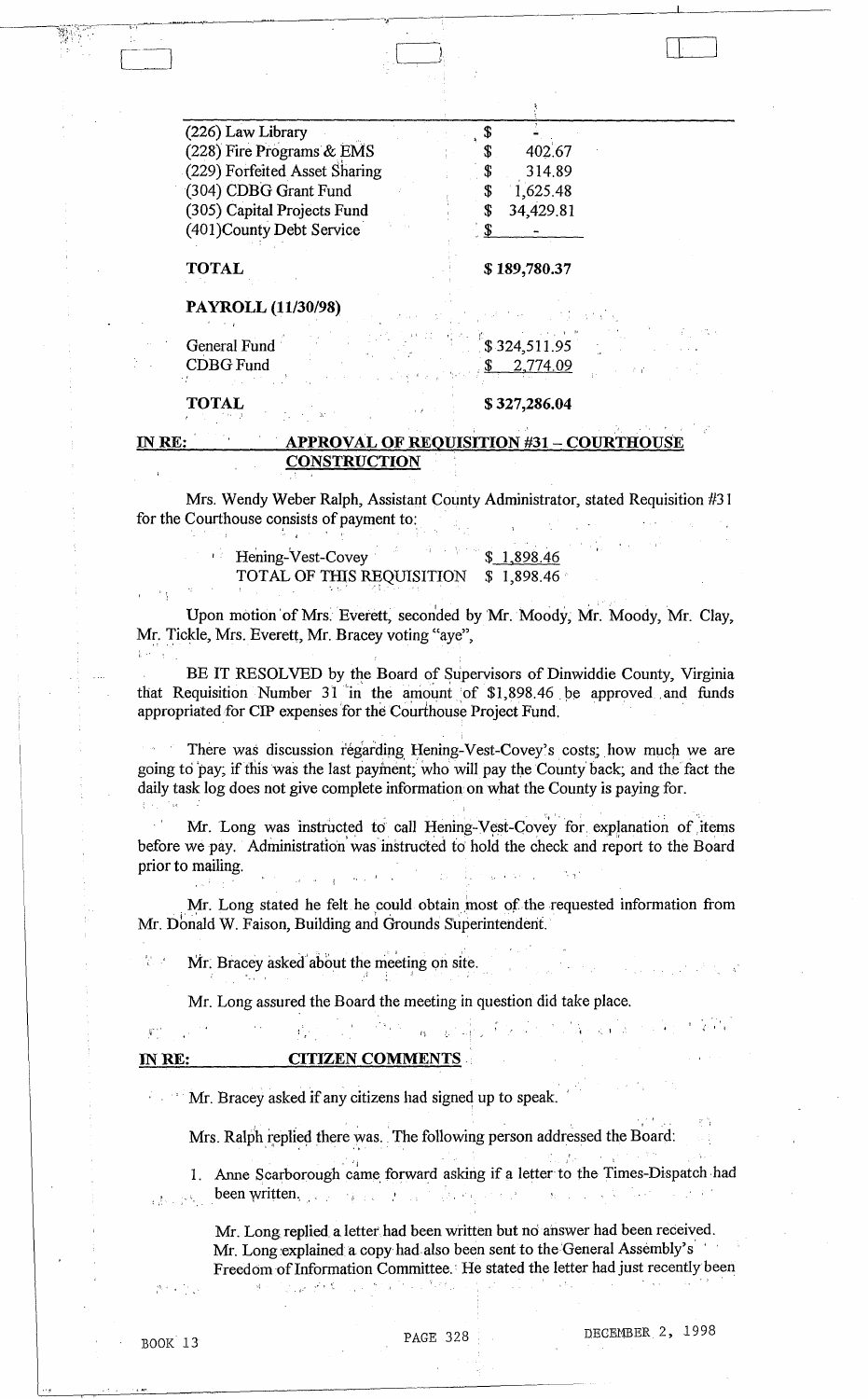#### completed and mailed.

,~~~,::

.<br>Sko

I If l~;

 $\mathcal{A}$ ,  $\mathcal{B}$  ,  $\mathcal{C}$  ,  $\mathcal{C}$ 

Mrs. Scarborough stated she just wanted to check and see if the answer she received at this meeting would match the answer she had received when she contacted the Richmond Times. She stated from the information she had obtained the Richmond Times had good documentation and she did feel Dinwiddie County was contacted and did not comply with the requests.

Mrs. Scarborough continued with remarks about the lights at the Courthouse, all 43 of them. She stated she had come to the Courthouse the evening before and counted them. She further stated she may be off a few but it was close to 43. She stated the bill, which she could obtain, was \$5,036.88. She questioned why there are only two (2) lights in the public parking lot which the citizens use.

Mrs. Scarborough questioned who paid for the railing to be changed in the jury box.

Mrs. Scarborough stated she wanted to tell them something about herself. She stated the Board was having a retreat all the way in Charlottesville. She did not know until Mr. Charles Burgess, Past County Administrator, was here that it was open or she would have been at some of them. Last time the Board went to Charlottesville she found out her rate for just her, the very cheapest thing she could do was \$83.00. She stated she had to buy gas and meals. She stated she did not know how long the Board intended to be in Charlottesville but she would have to buy her own meals. She stated she had to pay for all of that to attend a public meeting where the Board had stated they would be discussing the County budget and CIP. She wanted to know why the Board could not just go to Steven Kent with their brand new conference room and discuss the budget. She stated she was sure it was costing the citizens close to \$1,000.00 for the retreat. She stated she felt the Board was excluding her from attending the retreat and she felt this was being done on purpose because the Board knew she was not going to spend that kind of money to go up there to hear something that she should be able to hear somewhere in a close vicinity. She stated she did not care if every other County in this State goes to the Homestead we do not have that kind of money and the Board is always saying the County is poor so she is just asking the Board to rethink this.

Mrs. Scarborough stated her last item was four (4) questions that she had asked the Board about items she had talked about this date. She stated they would not believe this, and she was really glad Mr. Daniel M. Siegel, County Attorney, was present, cause it is really not throwing off on him. She stated she had a statement signed by Mr. Siegel. She wanted the Board to listen to the opening statement: ''The Board of Supervisors has asked that I respond to your letter"; these were the questions that the Board requested her to submit. Those questions were insignificant. Any Supervisors could have answered them for her. So now this has been sent over to Mr. Siegel and it comes back with codes stated. She stated she knew the answers to these questions but what she wanted to know was what's in the Board's brain, their thought process. Why does the Board feel they have to get away from the County so far?

Mr. Bracey asked if there was any citizen present that had not signed up but wished to speak at this time. There being none Mr. Bracey closed the Citizen Comments and moved forward.

#### **IN RE: STATEMENT PRIOR TO PUBLIC HEARINGS**

Mr. William C. Scheid, Planning Director, came forward to making the following statement prior to the Public Hearings.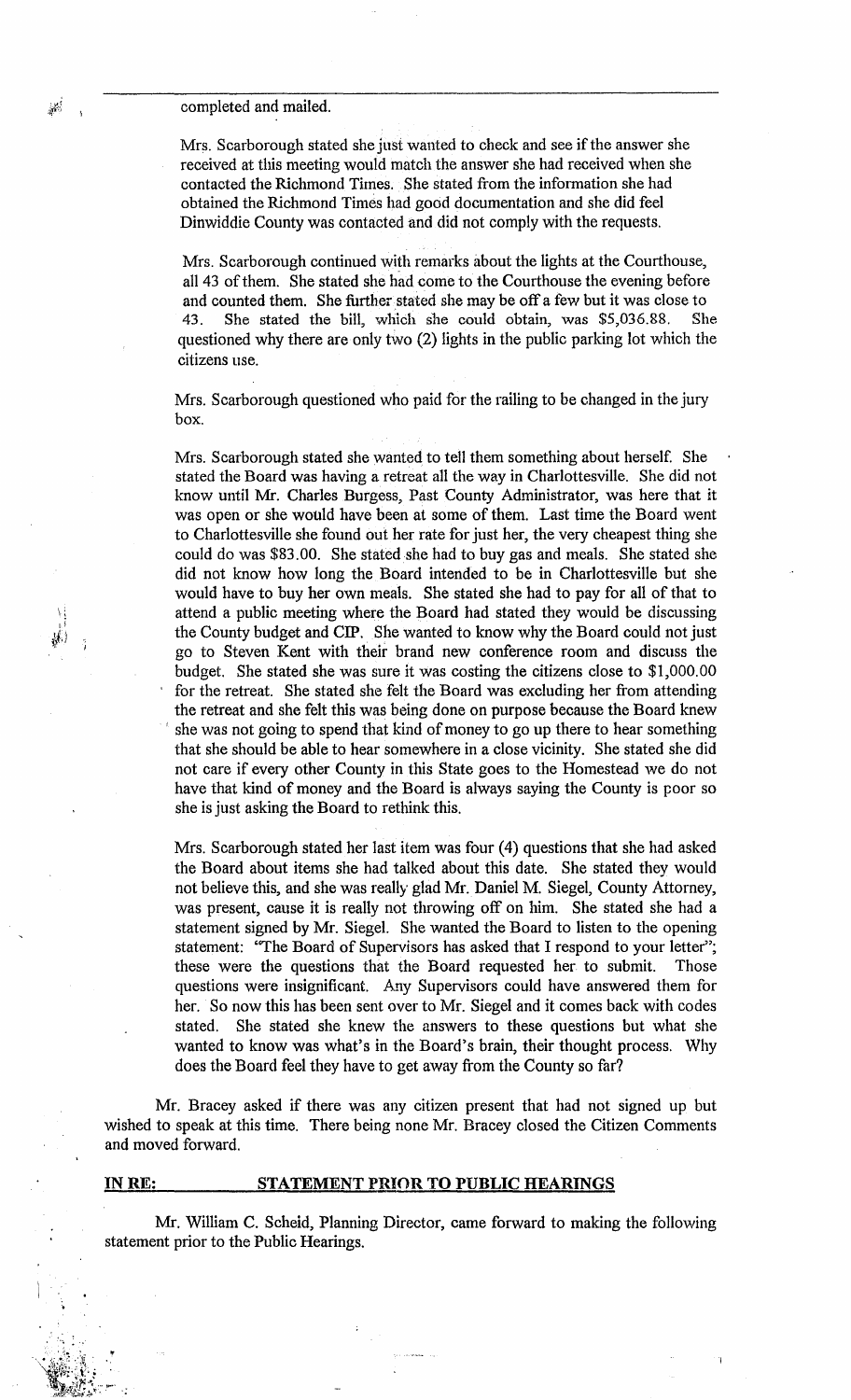"As previously requested by the Board of Supervisors, Draft copies of the Planning Commission Meeting minutes have been made available to the public prior to this meeting as well as copies on the table at the rear of this meeting room. The purposes of doing so is to expedite the hearing process without compromising the publics' access-to pertinent information. It is noted that the Board has been given various information on all of the hearing(s) to include, the application, zoning map, adjacent property owner list, locational map(s), proffers (if applicable), soils data, comprehensive land use maps and references, etc. With this information noted, I will proceed with the cases."

I I ]

### IN RE: PUBLIC HEARING - C-98-3 - FREDERICK GOODWYN

This being the time and place advertised in the Dinwiddie Monitor on November 18 1998 and November 25, 1998, for the Board of Supervisors of Dinwiddie County, Virginia to conduct a Public Heating for C-98-3, for the purpose of considering a conditional use permit to establish a Christian Retreat Campsite on property identified as Tax Map 57-73A and 55-57 containing  $11.40$  acres of property and 4.38 acres of property and located on the north side of Highway 85, near the intersection with Gatewood Road in the Rowanty District. This being the time and place advertised in the Dinwiddle Monitor on November<br>18 1998 and November 25, 1998, for the Board of Supervisors of Dinwiddle County,<br>Virginia to conduct a Public Hearing for C-98-3, for the purpo

Mr. Scheid proceeded with this presentation of  $C$ -98-3. He stated a meeting was held on October 30<sup>th</sup> with Frederick Goodwyn, representatives of the Noble Street Baptist Church, March Altman, and himself. The discussion focused on the intended use of the property by the Church. It was agreed that the conditional use permit would be heard by the Board of Supervisors at their December  $2<sup>nd</sup>$  public hearing. The planning department requested that their vision of the property use be reduced to writing. He had not received any correspondence from the Church since the October 30<sup>th</sup> meeting. Since the Board tabled this request without holding a public hearing, the Board must remove the case from Mr. Scheid proceeded with this presentation of C-98-3. He stated a meeting was<br>held on October 30<sup>th</sup> with Frederick Goodwyn, representatives of the Noble Street Baptist<br>Church, March Altman, and himself. The discussion f

The Dinwiddie County Planning Commission heard this case on August  $12<sup>th</sup>$  and September  $9<sup>th</sup>$ . On a vote of 5-0, with one (1) member abstaining, the Planning Commission voted to recommend denial of this request. Correspondence has been made with Mr. Goodwyn with in the past week. Several unsuccessful attempts have been made to contact Thomas Williams, a member of the Church. He stated he had gotten an . answering machine several times and left messages for him to return the call. To date no call has been received.

Mr. Bracey asked if there was anyone present representing the Noble Street Church. . '

• r~ ':

Upon motion of Mr. Moody, seconded by Mr. Clay, Mr. Moody, Mr. Clay, Mr. Tickle, Mrs. Everett, Mr. Bracey voting "aye",

BE IT RESOLVED by the Board of Supervisors of Dinwiddie County, Virginia. that C-98-3 Frederick Goodwyn be removed from the table and heard at this time. .

Mr. Bracey opened the Public Hearing. There being no citizens present wishing to speak on C-98-3, Mr. Bracey closed the Public Hearing.

" .

Upon motion of Mrs. Everett, seconded by Mr. Clay, Mr. Moody, Mr. Clay, Mr. Upon motion of Mrs. Everett, seconded by Mr. Clay, Mr. Moody, N<br>Tickle, Mrs. Everett, Mr. Bracey voting "aye",

BE IT RESOLVED by the Board of Supervisors of Dinwiddie County, Virginia that C-98-3 - Conditional Use Permit request for Frederick Goodwyn is hereby denied.

# IN RE: PUBLIC HEARING = P-98-11 - LAWRENCE AND LINDA **ROLLEY**

This being the time and place as advertised in the Dinwiddie Monitor on November 18, 1998 and November.25, 1998 for the Board of Supervisors of Dinwiddie County, Virginia to conduct a public hearing for P-98-11, for the purpose of considering a rezoning application submitted by Lawrence and Linda Rolley seeking to change the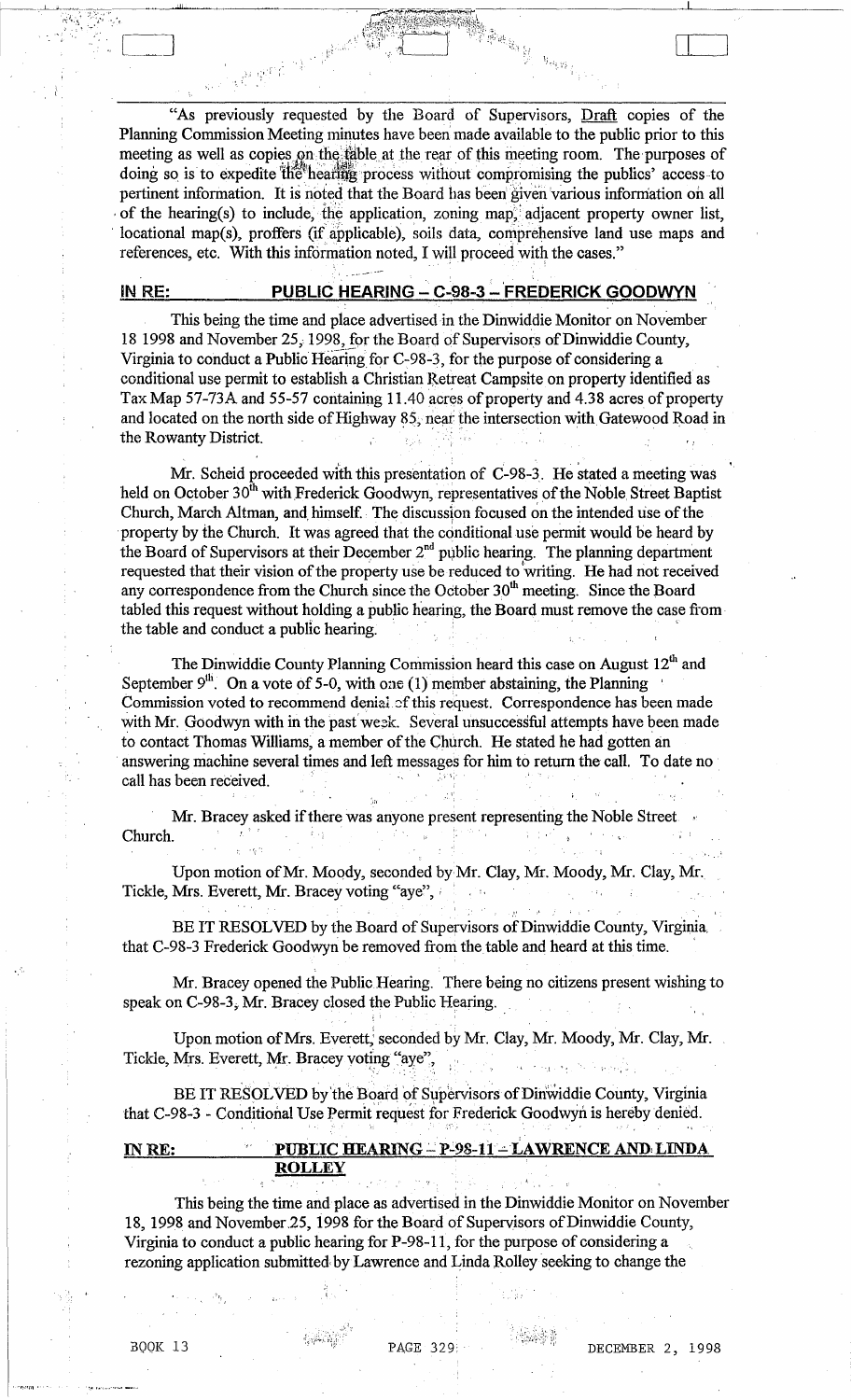district classification of Tax Parcel 57-93 concerning 5.03 acres from Residential, Limited, R-l to Business, General B-2. The property is located on the east side of Route 1 approximately Y4 mile south of Nash Road. A restaurant is proposed. There are no density standards set forth in the zoning or land use plan. The land use plan identifies this area for agricultural-residential purposes.

Mr. Scheid stated this case was heard by the Board of Supervisors at their November 4<sup>th</sup> meeting. Due to the discussions held during this meeting, the Board tabled action on this case to this evening (December  $2<sup>nd</sup>$ ). The Board requested that legal counsel for the applicant, the County's attorney and the County Planning Department get together to rework some of the proffers offered by the Rolleys'. Mrs. Rolley met with Mr. Scheid on November  $23^{rd}$  and December  $1^{st}$ . A revised proffer statement has been submitted and was given to the County Administrator for distribution to the Board. Since the proffers have been amended, the Board should reopen the public hearing portion of this meeting.

Mr. Scheid read the following amended proffers:

- 1. We will be using the existing entrance that is now directly in front of the property. We will have space provided to the side and to the back of location, will have the required number of parking spaces marked and paved depending on seating required by the health department.
- 2. We will have front landscaped by professional landscapers, we will be doing extensive work to the inside and outside of the property and we have no intentions of spending thousands of dollars to remodel and not have a nice looking business.
- 3. We will have the back of the property filled in and do whatever is necessary to have additional parking.
- 4. No storage of vehicles or equipment to be stored on outside of property.
- 5. We will meet all building and health department codes that will be needed for us to relocate our existing business from 19606 Carson Road, Dinwiddie, Virginia 23841.
- $\mathbf{r}$ 6. We will follow whatever course is necessary to assure safety.
- 7. Service stations with major repair under cover will not be permitted.
- 8. There will be no overnight parking of tractor trailers, we will not operate a truck stop, services of fuel, sales on commercial vehicles.

Please note that the above were some items that were previously proffered. Since the main concern at the Board of Supervisors meeting were service stations and truck stops we have added #7, and #8 above. We have also listed below items that will not be permitted and add to the above proffer list, these items have been struck from the General Purposes list.

(بالاستخدام)<br>(بالمستخدام)

~'~ .~ --r "

L

- 9. Public utilities, #24 on permitted uses.
- 10. Government offices, #33 on permitted uses.
- 11. Show horse facility, #41 on permitted uses.
- 12. Computer software, #40 on permitted uses.
- 13. Hotels and motels, #10 on permitted uses.
- 14. Hospital, #14 on permitted uses.
- 15. Wholesale and processing, #21 on permitted uses.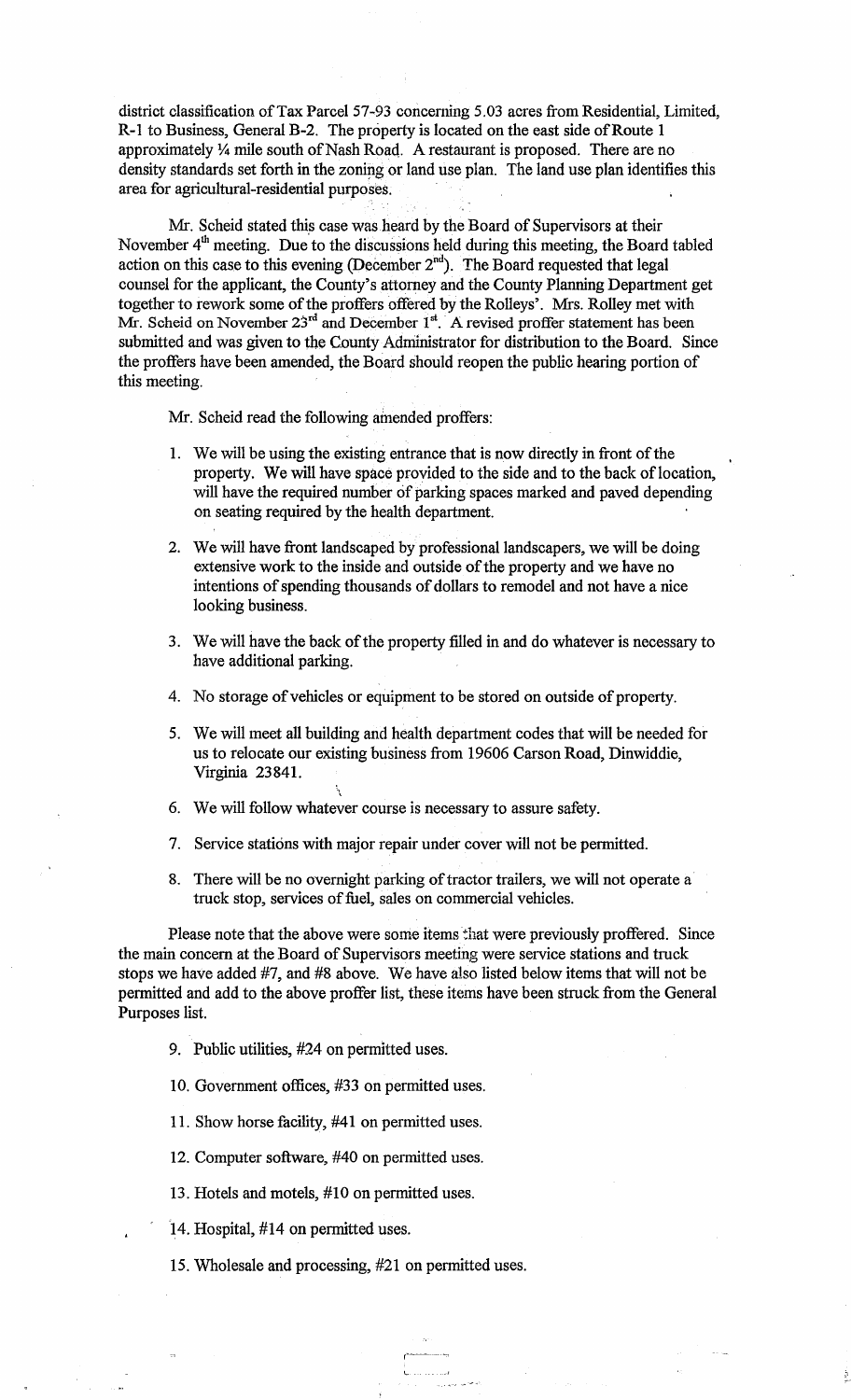16. Waterfront business activities, #26 on permitted uses.

Mr. Scheid asked if there were any questions from the Board regarding the proffers or any information presented to the Board. He further stated Mr. and Mrs. Rolley were both present.

where the contract of the contract of the contract of the contract of the contract of the contract of the contract of the contract of the contract of the contract of the contract of the contract of the contract of the cont

Mr. Siegel stated he had a couple of points for clarification. He asked about the following items:

1. With regard to proffer 2. How will the landscaping be done?

Mrs. Rolley stated she did qot have any formal plans at this time. She did state it would be a covered entrance with planters and it would be paved.

2. With regard to proffer 4. Does no storage on the outside of property - is that outside of the building - or does that mean no storage sheds?

 $r$ ,  $r^2$  is a set  $Mrs$ . Rolley stated this meant, that no broken down vehicles would be  $\mathbb{R}$ allowed to remain on the property. There will be no storage sheds.

3~ With regard to proffer 6. He asked about the safety issue.

> Mrs. Rolley stated this item had come up with Ronald Reekes. There was a letter from Virginia Department of Transportation regarding ingress and egress which cleared up this matter with the Board.

Mr. Siegel stated then these were traffic safety issues.

Mrs. Rolley replied yes sir.

4. With regard to proffer 7. He asked about service stations with major repairs under cover won't be permitted. He wanted to know if that meant service stations will not be allowed.

, I like the second control of the second control of the second control of the second control of the second co

Mrs. Rolley stated yes sir, that means no service stations.

5. With regard to proffers 9 through 16. None of these items will be permitted.

'Mrs. Rolley stated these uses will not be permitted on the property.

Mr. Bracey opened the Public Hearing for P-98-11.

The following citizens came forward and addressed the Board.

1. William Adkins, stated he would like for the records to show that both he and his wife are opposed to this request to place a restaurant on the subject. property. He felt it would destroy the quiet neighborhood in which he lives. He was concerned about property values, influx of traffic and what protection the County was going to provide for the citizens in that area should they 89岁记 清清一场 approve this request.  $\frac{1}{2} \sum_{i=1}^{n} \frac{1}{2} \sum_{i=1}^{n} \frac{1}{2} \sum_{i=1}^{n} \frac{1}{2} \sum_{i=1}^{n} \frac{1}{2} \sum_{i=1}^{n} \frac{1}{2} \sum_{i=1}^{n} \frac{1}{2} \sum_{i=1}^{n} \frac{1}{2} \sum_{i=1}^{n} \frac{1}{2} \sum_{i=1}^{n} \frac{1}{2} \sum_{i=1}^{n} \frac{1}{2} \sum_{i=1}^{n} \frac{1}{2} \sum_{i=1}^{n} \frac{1}{2} \sum_{i=1}^{n$ 

'! 2; Mark Waddell, 14506 Boydton Plank Road, stated he was still opposed forthe  $\mathcal{F}_{\mathbf{r},\mathbf{r}}$ same reasons as ,he had voiced at the previous m~eting. , ' ' " ", ...

1.3. Robert Mengel, Box 300, Dinwiddie, stated he and his wife own property 200 feet away from this subject property and they are in support of this restaurant. He stated the property is located on a four lane divided highway, on a business corridor, and that he could not believe property values would drop.

4. John Scarborough, stated he was there for clarification. When Mr. Scheid went through the proffers from Mr. Rolley he mentioned Government Offices, page 2 Item 10 and said it was number 33 rather than 34. He stated he was  $\epsilon$  confused. He stated he had come up and gotten a copy of the Dinwiddie ,  $\frac{1}{2}$ ,  $\frac{1}{2}$ ,  $\frac{1}{2}$ ,  $\frac{1}{2}$ ,  $\frac{1}{2}$ . '. . .. . , , . 'I '.' •. t ',) ." 'r:

únga

, "

 $\gamma$  , and  $\gamma$  , and 绿叶红色

",t .'

ng l

I.

, .<br>.<br>.

 $\mathbb{Q}_{1}$ 

第50点点头

'---------~--------'--~---~~~ .. -,~------,-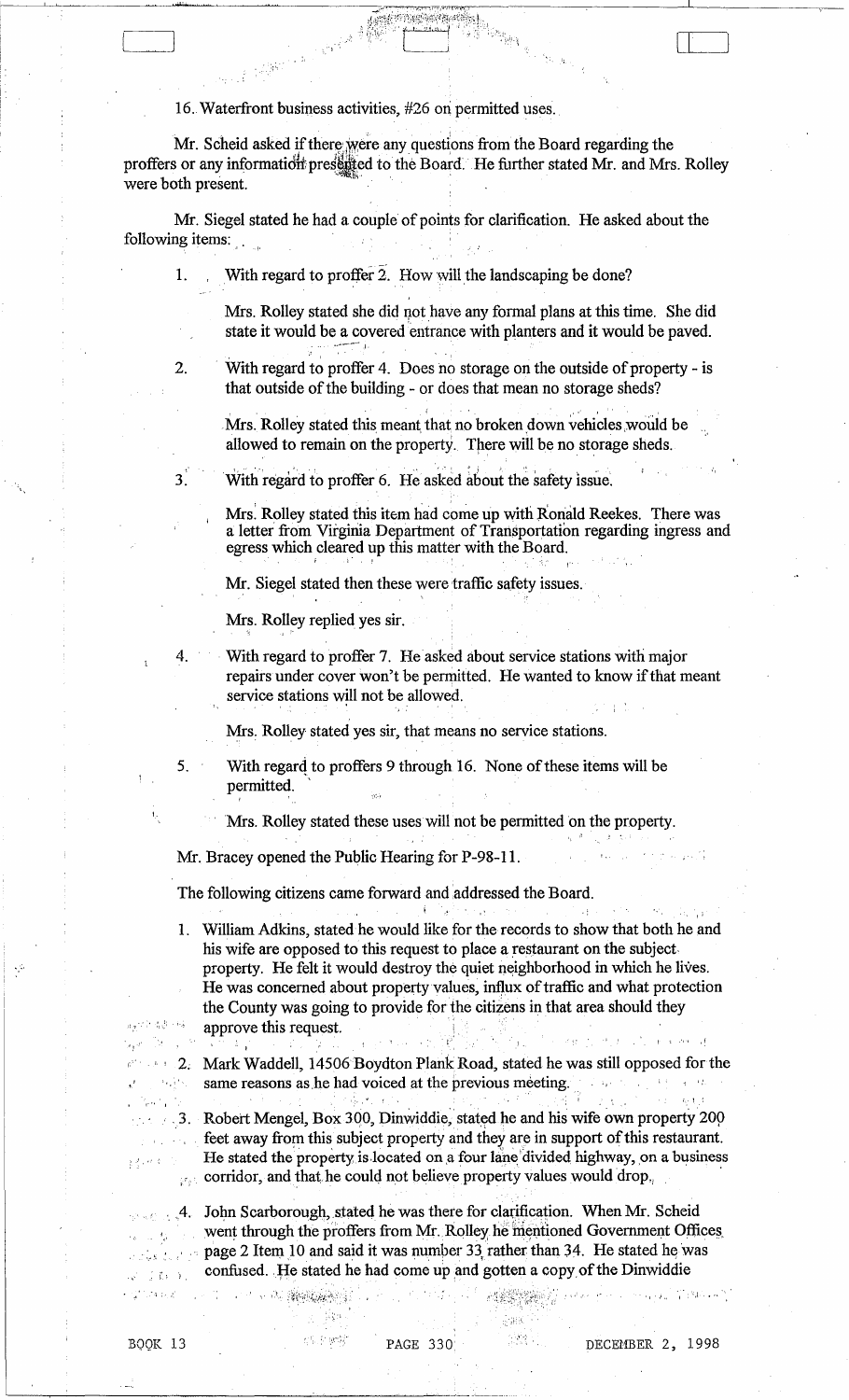County Code and his distinctly shows it as item 34. How many copies of the County Code are out?

,. Mr. Scheid stated this may be in codification and a page failed to be changed.

Mr. Bracey asked Mr. Scheid to look into this matter.

Mr. Scarborough continued by stating there were other businesses that he felt would not be suitable for this property. He asked about under zoning, things that they have not eliminated such as auto and home appliance services, #8 and you also have  $#18$  that says auto sales and service. He continued by asking about clubs and lodges #17, and #23 machinery sales and service. He wanted the Board to study this matter further. .. -----

There was discussion regarding auto and home appliance services, auto sales and service, machinery sales and service, and the explanations of such businesses.

Mr. Bracey asked if there were any other citizens wishing to speak on P-98-Il. . There being none Mr. Bracey closed the Public Hearing and moved forward.

, Mr. Bracey asked about the difference between rezoning and conditional use permits.

Mr. Scheid stated on a rezoning request a person comes in and asks for a zoning category; the category in and of itself may not seem offensive or it may seem offensive to adjacent property owners. There may be in that zoning category certain uses that are offensive and certain that aren't. In a rezoning you may find that you are inclined to , rezone a piece of property if certain uses are not allowed to be in that zoning district. The only way that you can rezone that piece of property and not allow those uses to be in that district is that the person that seeks the rezoning willingly gives you what is called a proffer. A proffer is a statement that says if you will rezone my piece of property I will either confine myself to certain uses or within that district I will not do certain uses but that means I can do any of the other uses that are in that district. There are two  $(2)$  ways you can go about it on your proffer statement. In a rezoning that is when you hear a proffer. When you see a conditional use permit-

Mr. Bracey asked when do you get a conditional use permit.

Mr. Scheid stated a conditional use permit comes into play when if my property is already zoned a certain category. I am already zoned a Business B2, within a Business B2 under use 35 or 34 you will see there is a veterinary hospital. That means although my property is zoned Business B2 I cannot establish a veterinary hospital within the B2 district until I come through the Planning Commission and Board of Supervisors and obtain this conditional use permit. This means that yes your use will be allowed but we feel that certain conditions should or are not necessary in order for it to be permitted. It is a procedure in which you do not have to have the property rezoned, it is already zoned in a manner in which you can use it for certain uses but. one of the uses that you want to use it for says you have to have a conditional use permit. '

Mr. Tickle stated he was concerned 'about Item I8-Auto sales and service and machinery sales and service.

Mr. Moody stated he was disappointed we can't work it out tonight. It seems like it is up to the applicants to make proffers that are acceptable to the Board. They have not addressed the Board's concerns at the last meeting. He was sorry it will be six (6) months before they can reapply. He stated he was not concerned about a restaurant.

Mr. Bracey stated he wanted to be sure he understood what Mr. Moody was concerned about.

~~~V9!'!4=iQ.,Y\$~

Mr. Scheid stated he would like to make a suggestion on something. What Mr. Moody said was correct, if you vote on a rezoning application that you are not permitted to consider a reasonable request that is similar in nature for a period of six (6) months.

i<br>S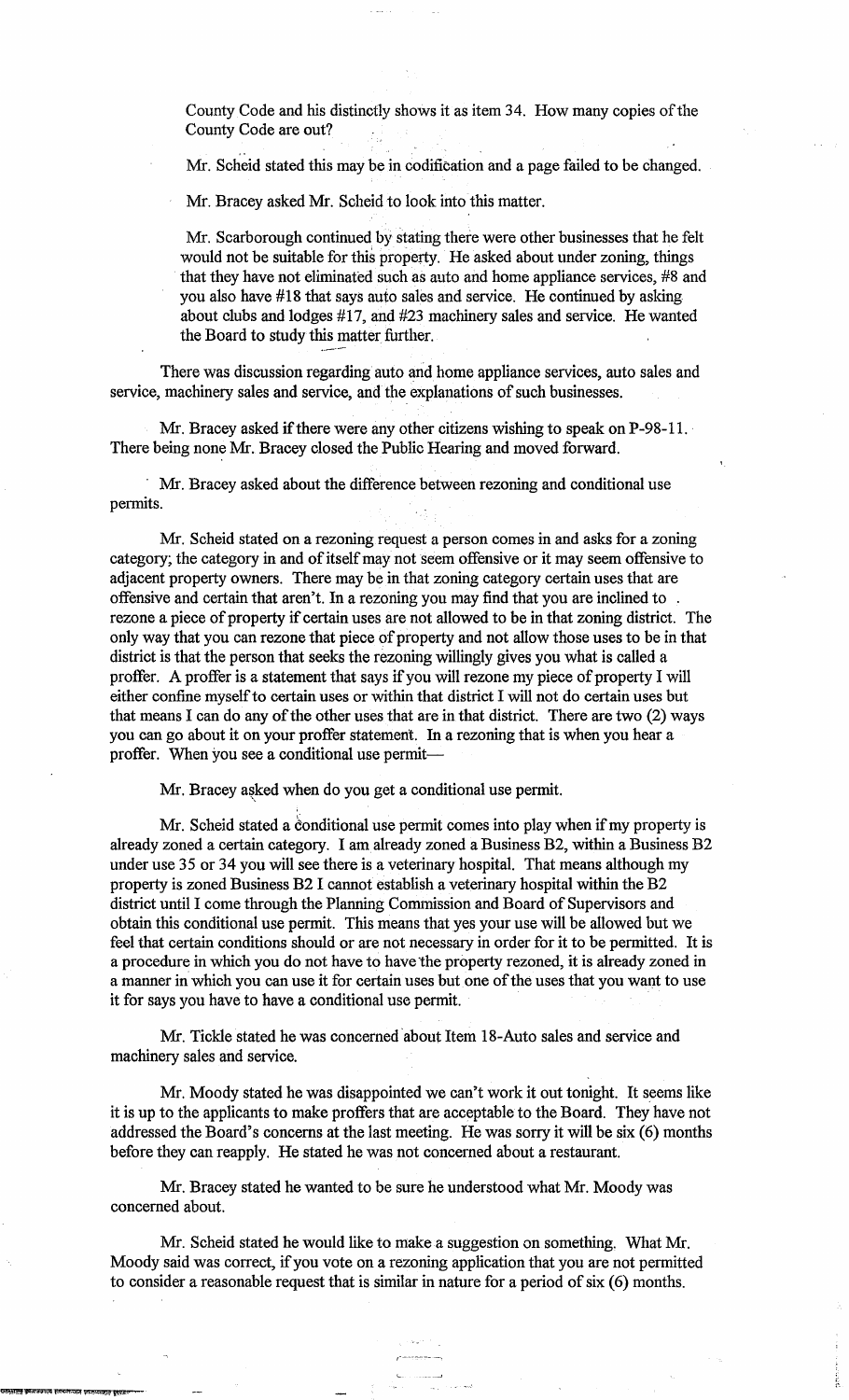This is basically a cooling off period. He stated he would like to note that at the last ' meeting the Board did table this matter with out taking a vote on it.

# Mrs. Everett asked just what was he saying.

Mr. Scheid stated he wanted to point out that there is an alternative, if what he was hearing is that there seems to be a problem and that the feeling of the Board is that this thing is very close to what they feel is acceptable. If we take a vote right now then the applicant cannot come back for six (6) months because it would be essentially the same application. The Board does not have to vote on this issue this evening. The Board can do as they did before and table it. He stated he did not know what Board policy was if it had to be held to the next evening meeting or if you can make exceptions. He also stated he did not know about advertising criteria.

Mr. Siegel stated he felt it would have to be the January 6, 1999 meeting.

 $\cdot$   $\cdot$   $\cdot$   $\cdot$   $\cdot$   $\cdot$   $\cdot$ 

Mr. Long stated he appreciated the comment Mr. Scheid had made because in going back and summarizing what we have talked about, proffers are voluntary exclusions from the current zoning that the applicants make. He stated what he was trying to convey was that it may be inappropriate to convey the request. If we turn it down, there is a six  $(6)$  month waiting period, if the two  $(2)$  uses were overlooked by the applicant but they did not intend for them to stay in, it seems unfair to deny the entire request. He was just saying in the six (6) months versus tabling and bringing it back in one (I) month if that was the intent of the applicant. All he can say is if that was the intent because obviously proffers are voluntary. We cannot make an applicant do anything.

Mr. Tickle stated there may be a way around this. It says no storage of vehicles or equipment to be stored outside the property. If we read closely would that be a storage of vehicles?

, Mr. Siegel stated Mr. Tickle was right, unless enclosed,' Auto' Sales and Tractor Sales and service must be inside  $-$  this would limit but not keep it from happening.

Upon motion of Mrs. Everett, seconded by Mr. Tickle, Mr. Clay, Mr. Tickle, Mrs. Everett voting "aye", Mr. Moody, Mr. Bracey voting "nay",

BE IT ORDAINED by the Board of Supervisors of Dinwiddie County, Virginia that P-98-11 be approved for the rezoning of 2.94 acres from R1 to B2 to include the proffers as offered by the applicant; and

BE IT FURTHER RESOLVED by the Board of Supervisors of Dinwiddie County, Virginia that in order to 'assure compliance with Virginia Code Section 15.2- 2286-A7, it is stated that the public purpose for Which this resolution is initiated is to fulfill the requirements of public necessity, convenience, general welfare and good zoning practice.

lby a start of the stage contract of the start of the stage of

#### IN RE: PUBLIC HEARING - P-98-14 - COUNTY OF DINWIDDIE

This being the time and place as advertised in the Dinwiddie Monitor on November 18, 1998 and November 25; 1998 for the Board of Supervisors of Dinwiddie County, Virginia to conduct a public hearing for P-98-14, for the purpose of considering a rezoning application submitted by the' County of Dinwiddie seeking to change the district classification of Tax Parcel 45D-(I)-16 (a 2.94 acre portion thereof) from Residential R-I to Business, Limited, B-1 District. The property is located on Courthouse Road at its intersection with Edsel Lane.

Mr. Scheid came forward stating the Planning Commission heard this case at their November  $11<sup>th</sup>$  joint meeting with the Board of Supervisors. During that meeting, several questions were asked by the Planning Commissioners. Due to the fact the Board of Supervisors was in the process of developing a contract with a potential buyer for the property, some of the Planning Commissioners' questions could not be answered. Mr. J. S. Major appeared in opposition to the rezoning request on behalf of his mother, an

 $\sqcup$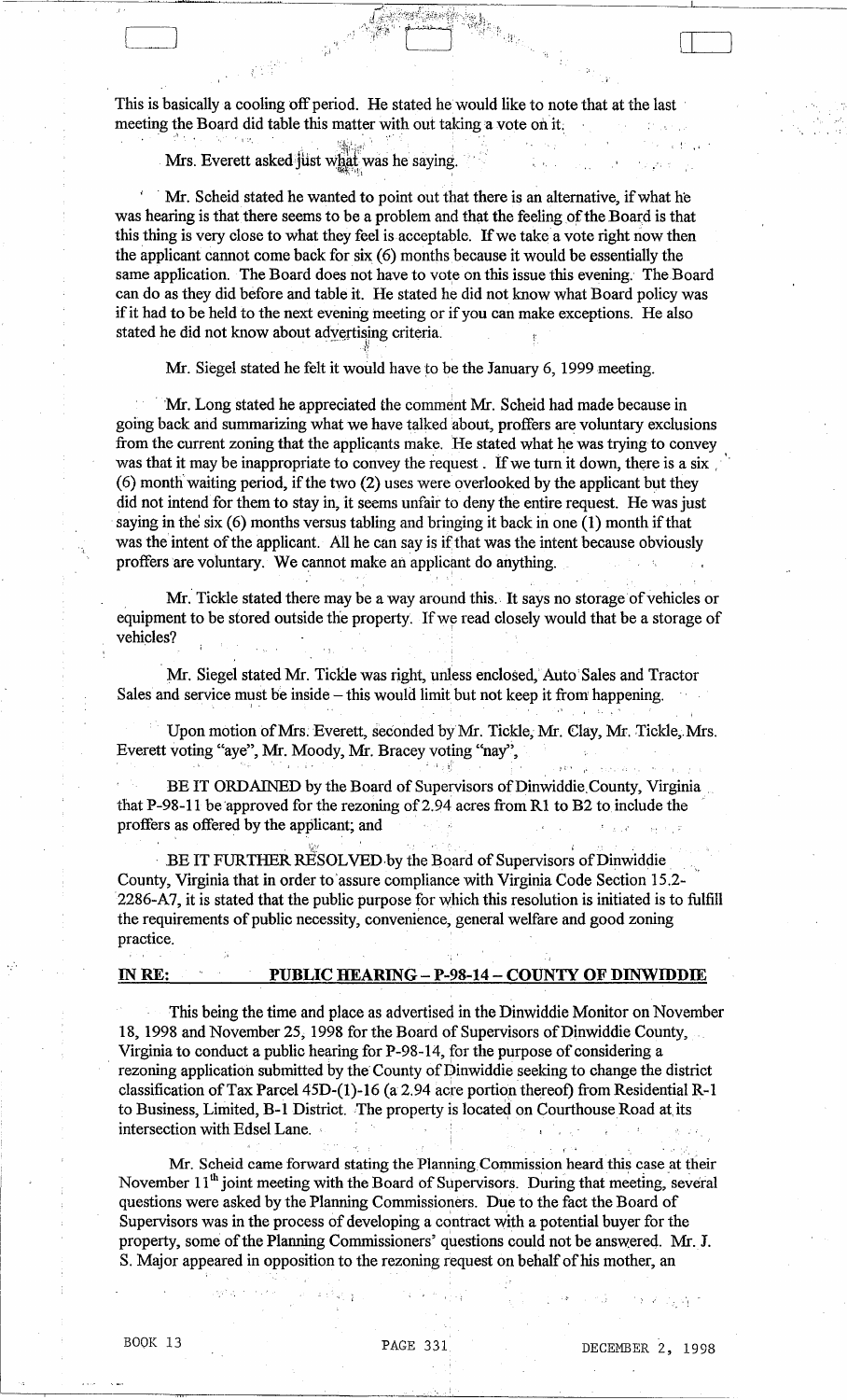adjacent property owner. Upon conclusion of the general discussion among Planning Commissioners, they voted 5-0-1 to recommend disapproval of the rezoning request.

k .;

Mr. Scheid continued it is important staff comment on some matters that were raised at the Planning Commission meeting as well as another rezoning case in this general vicinity which was heard by the Board. Case P-94-2 was a rezoning request submitted by the Bank of McKenney on the parcel of land upon which the current Dinwiddie branch is located. The property was rezoned from Residential, Limited, R-l to Business, Limited, B-1. The property is adjacent to the home site of Mr. and Mrs. Scarborough. The only proffer given for the rezoning of the property was the use was limited to a financial institute. The rezoning was unanimously approved by the Planning Commission and the Board of Supervisors.

Case P-85-4 was a rezoning request submitted by James Thrower seeking to rezone the property across Route 627 from the County's property from Residential, limited, R-l to Business, General, B-2. Mr. J. S. Major, a joint property owner with Mr. Thrower, appeared in support of the application at the June 12, 1985 Planning Commission meeting. He further stated his mother, an adjacent property owner, was in support of the rezoning application. A strip of land measuring 150' in width adjacent to the home owned, at that time, by Mr. and Mrs. Lewis remained Residential, Limited, R-l with the balance of the land reverting to Business, General, B-2. Approximately one-half (1/2) of the road frontage along Courthouse Road owned by Mrs. Major is adjacent to the Business, General, B-2 zoning. He believed it was worth noting the County's property is separated by a road (private) from Mrs. Major's property. The County is asking for B-1.

Mr. Scheid stated lastly, it was his understanding the County is working on a contract for the land in which there will be a limitation on the number of uses permitted on his property. This information was not available to the Planning Commissioners at their last meeting and could have affected their recommendation to the Board.

Mr. Long stated at the September  $16<sup>th</sup>$  meeting the Board held a Public Hearing to express interest in conveying or exchanging a piece of property as Mr. Scheid just described. Since the November  $11<sup>th</sup>$  Planning Commission Meeting the County has put together two (2) proffers. There are copies located in the back of the room. Mr. Long read the following proffers into the record:

- 1. The permitted uses of the property shall be restricted to professional offices, financial institutions, and/or governmental offices, and accessory uses as determined under Dinwiddie County's zoning ordinance.
- 2. There shall be no direct vehicular access between, or parking lots or private roadways directly connecting, the Property and the adjoining property on which Dinwiddie County Courthouse (the "Courthouse Property") is situated; provided, however, that this provision shall not restrict pedestrian access between the Property and the Courthouse Property.

Mr. Scheid stated he would like to enter into the record the above proffer statement was received prior to the meeting.

Mr. Bracey opened the Public Hearing on P-98-14. The following persons came forward to address the Board:

1. J. S. Major - came forward stating he was representing his mother. He stated she had lived there for about fifty (50) years. He spoke in opposition to the rezoning of the property siting the following reasons. He was concerned about the County selling property which is adjacent to the new Courthouse, which he felt would be needed in the future by the County. He spoke about Mr. Thrower and himself giving up 150' for a buffer in order to get rezoning. He stated his mother's home faces Edsel Lane and she can't move it. He reminded the Board God isn't making any more land.

> . '...' r-- ,

> > *\_\_\_\_\_\_ ...1*

 $\sim$  ,  $\sim$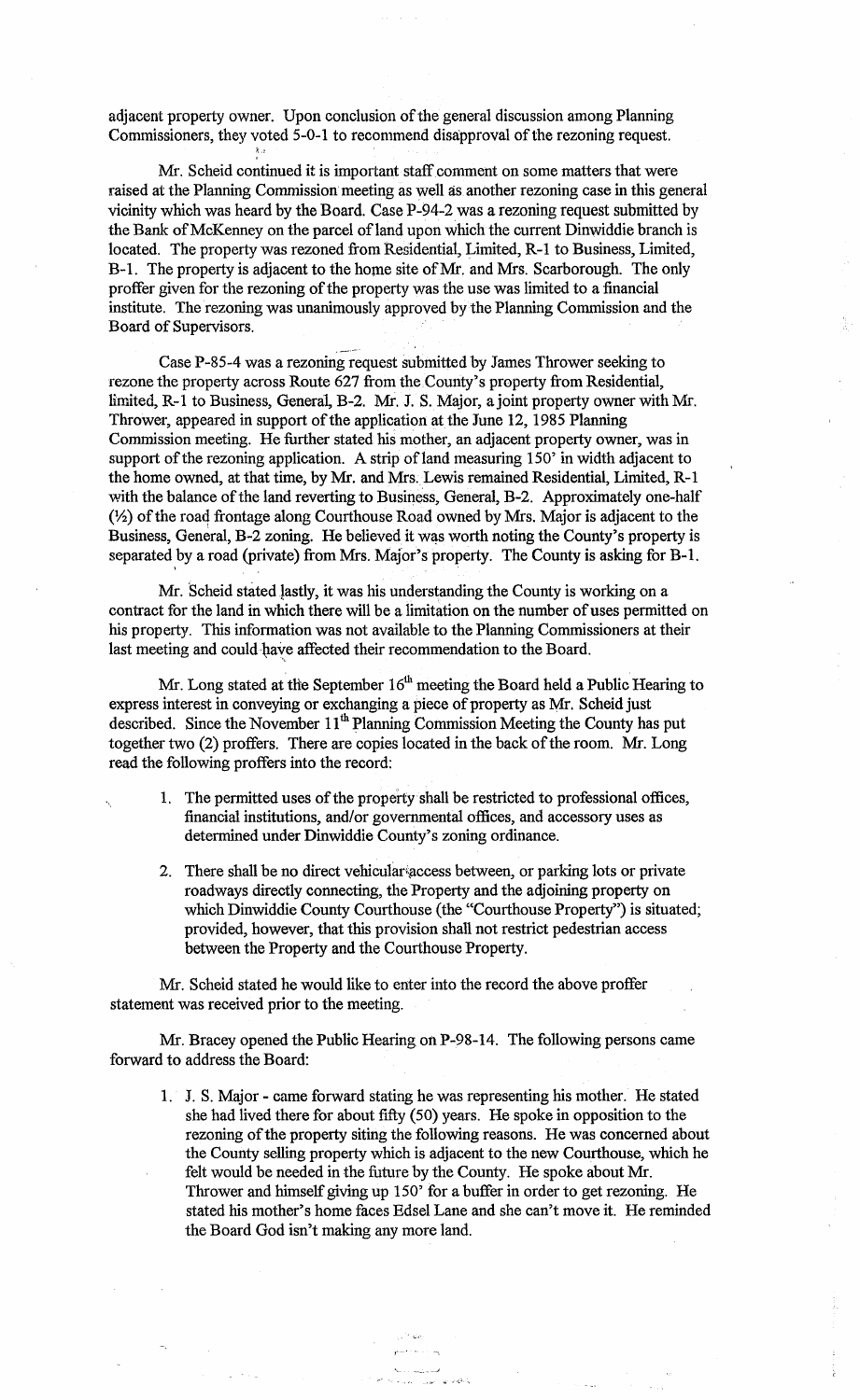, 2. Anne Scarborough - came forward stating she was upset because that Mr. Major tried his best to get some feel of what the County was going to do with that property and he just drew a blank. Not any answer was offered to him at the Planning Commission meeting. Had it been a citizen wanting a piece of land rezoned she felt they would have been required to give the Planning Commission some type of knowledge on what we planned to do with the property. She wanted to state that she felt in the future if the County is going to get involved they should play square with the citizens. She felt the Board should have spoken up at that meeting and given the reason for the rezoning request. She agreed with Mr. Major that land is not,being pulled out of the air and you are always saying the County does not have much land around this building. This is something the County should think about down the road and the County might need-this land itself. She stated she is not against anybody but feels this is valuable land and the County should hold on to it.

Mr. Bracey asked if there were any other citizens present who had not signed up to speak but wished to speak on  $P-98-14$ . There being none Mr. Bracey closed the Public Hearing and moved forward. ,

Mr. Long stated he would like to make a brief comment. He stated it would have been better if he had appeared at the Planning Commission meeting. He apologized for, that. He stated he knew more about the rezoning request than Mr. Scheid did and the Planning Commission. The Public Hearing which was held on September  $16<sup>th</sup>$  did not go through the Planning Commission; it was held only by the Board of Supervisors, because this property was owned by the Board of Supervisors it was the only Board that was responsible for holding that hearing: . At that stage it did not go through the Planning Department or the Planning Commission. He stated he did like to try to make it a habit to learn from his mistakes and would like that one noted for the record. '

Mr. Long stated his recommendation', based on some of the things he had heard was as follows. He would say to the Board if they have further questions, any reservations, if they would like to check with the community further or if they have further questions for staff, that this Public Hearing, if he is not mistaken, being held, advertised and held, and proffers having been submitted  $-$  this issue, could be tabled at this time but voted on at another meeting without advertising again.

Upon motion of Mrs. Everett, seconded by Mr. Clay, Mr. Clay, Mr. Tickle, Mrs. Everett, Mr. Bracey voting "aye", Mr. Moody "abstaining",

BE IT RESOLVED by the Board of Supervisors of Dinwiddie County, Virginia that P-98-14 be tabled in order for the Board to do further study.

Mr. Major asked when the case will be tabled to and would adjacent property owners be notified of the date it will be coming back to the Board for vote.

Mr. Long asked Mr. Siegel to respond ...

 $\label{eq:1} \left\{ \left\langle \sigma_{\alpha} \right\rangle_{\mathcal{B}} \left\langle \left\langle \sigma_{\alpha} \right\rangle_{\mathcal{B}} \right\rangle_{\mathcal{B}} \right\}$ 

" '

 $\label{eq:4} \mathcal{L}_{\mathcal{L}}^{(k)} = \frac{1}{k} \sum_{i=1}^{k-1}$ 

and a significant property  $\mathbb{R}^n$  . Mr. Siegel stated it would be up the Board.

Upon motion of Mrs. Everett, seconded by Mr. Tickle, Mr. Moody, Mr. Clay, Mr. Tickle, Mrs. Everett, Mr. Bracey voting "aye",

. , '" , . '. I

'. , BE IT RESOLVED by the Board of Supervisors of Dinwiddie County, Virginia that the Board hereby instructs staff to notify adjacent property owners seven (7) days prior to any action by the Board.

# IN RE: COUNTY ADMINISTRATOR COMMENTS – CODE COMPLIANCE OFFICER REQUEST FOR FURNITURE

Mr. Long stated the Board had before them a memorandum from the Planning and Zoning Department requesting the acquisition of a desk from the old Courthouse located  $\sim$   $\sim$   $\sim$   $\sim$   $\sim$   $\sim$ 

 $\hat{\mathcal{Q}}_{\text{max}}$ 

 $24 - 6.3$ 

s" "

..1.111

r  $\lfloor$ 

 $\mathcal{L}$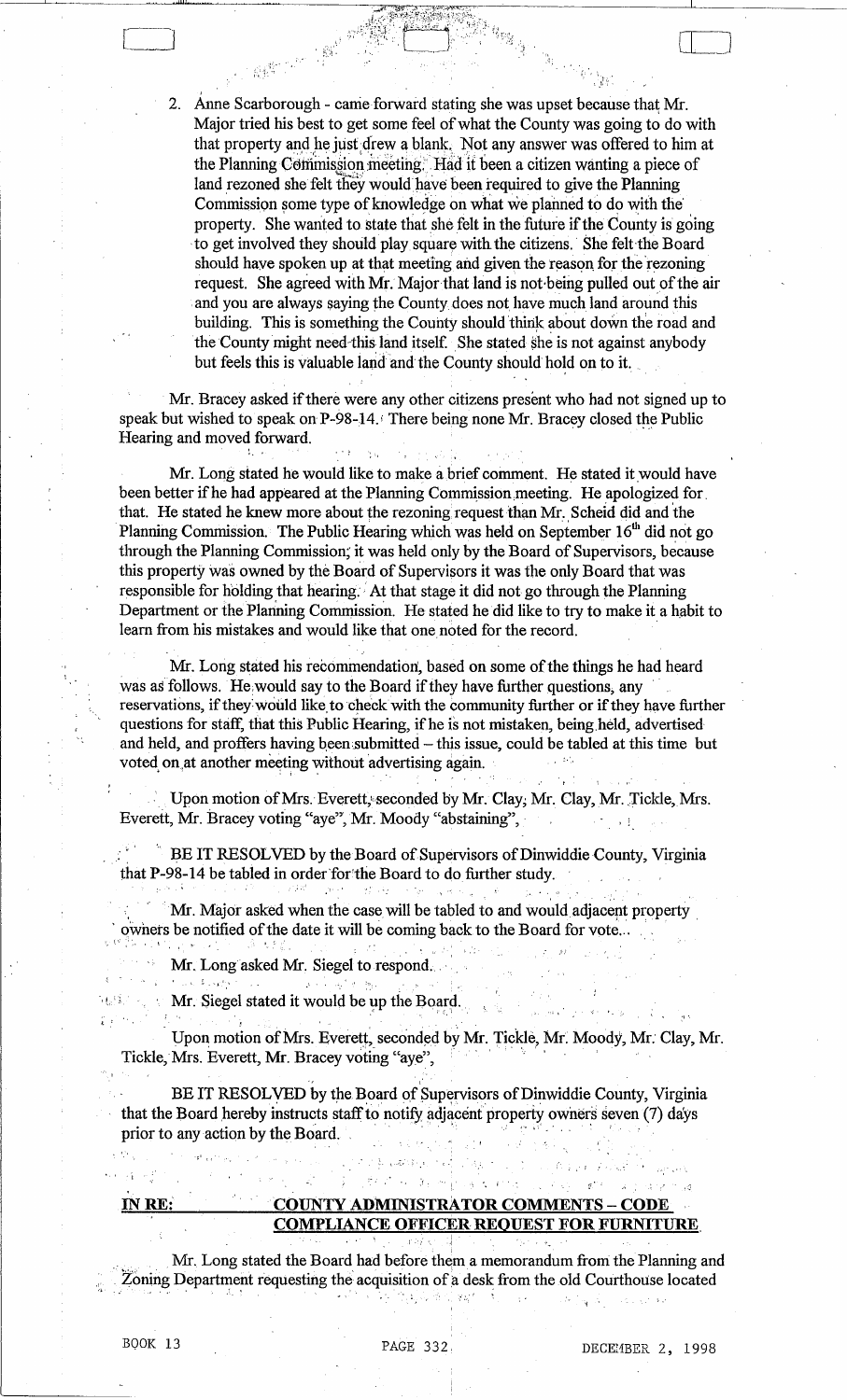in the old Magistrates office adjacent to the General District and JD&R Clerk's office. This desk will be used by the Code Compliance Officer.

Mr. Bracey asked if the Board would grant the County Administrator authorization to do what was necessary to handle furniture requests.

Upon motion of Mr. Moody, seconded by Mr. Tickle, Mr. Moody, Mr. Clay, Mr. Tickle, Mrs. Everett, Mr. Bracey voting "aye",

BE IT RESOLVED by the Board of Supervisors of Dinwiddie County, Virginia that authorization is granted for the Planning and Zoning Department to obtain a desk from the old Courthouse located in the old Magistrates office adjacent to the General District and JD&R Clerk's office for use by the Code Compliance Officer; and

BE IT FURTHER RESOLVED by the Board of Supervisors of Dinwiddie County, Virginia that authorization is granted to the County Administrator to handle requests for fhrniture from the old Courthouse complex.

# IN RE: COUNTY ADMINISTRATOR COMMENTS - AUCTION OF **AIRPLANE**

Mr. Long stated Mr. Fendall Vaughan, from the Sheriff's Office, was here to present an option on the airplane that was taken in a drug bust. The Board had discussed sealed bids for that plane.

Mr. Vaughan came forward to present a proposal to hold a Sheriff's Sale rather then a sealed bid. He had been contacted by a company, MACI Auctioneer, who will auction another aircraft at the Airport. He has submitted a proposal of9 *Y2%* of hammer price, or selling price. This proposal was being presented for the Board's consideration. He stated he did not believe it would be appropriate for them but he would like to also address instead of doing a sealed bid he would suggest they do a Sheriff's Sale the same day that this firm holds their auction. He felt it would be beneficial to do this sale while there is a group of airplane people assembled for the Bank's sale.

Mr. Long stated he felt it should be noted for the Board information that the Sheriff's Office could reserve the right to reject bids.

Mr. Long asked if the person would be auctioning the County's plane for no charge.

Mr. Vaughan stated no sir, he will be charging 9 *Y2%* of the sale price plus \$650.00 advertisement fee. What he does is lists it, advertises it, has a brochure made up; this is what he does for a living and he does charge 9 *Y2%* plus advertisement costs.

There was discussion regarding if the plane did not sell who would be responsible for the \$650.00 advertisement bill.

Mrs. Ralph stated she understood that the Sheriff's Office was not recommending the Board go with this organization but they were asked to present this proposal to the Board. What the Sheriff's Office would like to do is obtain their own auctioneer, which in the past has been one of the Deputies.

Mr. Vaughan stated they will be advertising at local airports and newspapers.

Mr. Bracey stated he wanted to be sure the airplane brought in enough money to cover the amount the County had put up to pay storage and for any advertisement costs associated with the sale of the airplane.

Upon motion of Mr. Moody, seconded by Mr. Clay, Mr. Moody, Mr. Clay, Mr. Tickle, Mrs. Everett, Mr. Bracey voting "aye",

BE IT RESOLVED by the Board of Supervisors of Dinwiddie County, Virginia that authorization is granted to the Sheriff's Department to hold a Sheriff's Sale (auction)

> - باستينام دوروسا <u>س</u>من <sup>i</sup>L\_ .. \_.J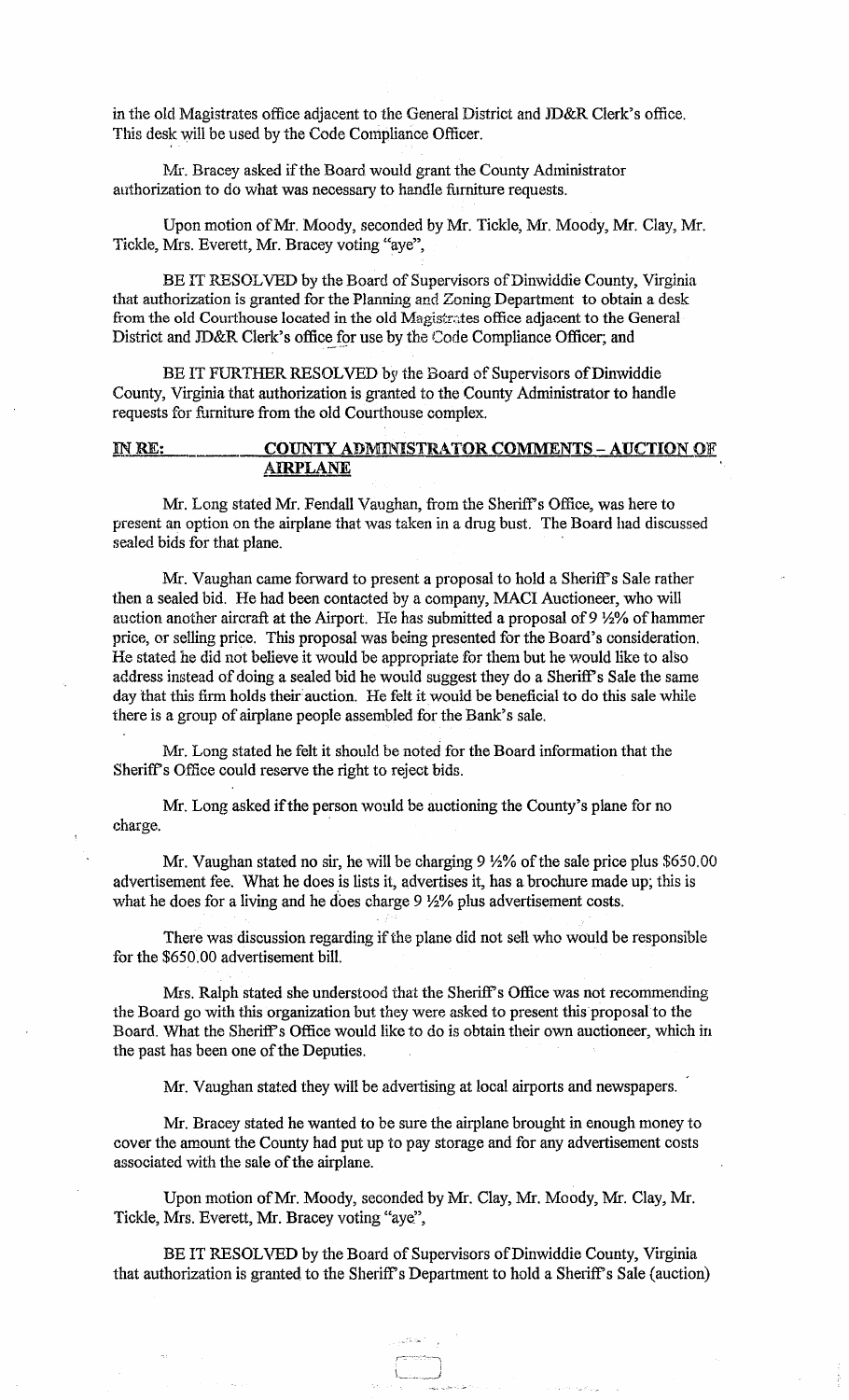on January 6, 1999, at the Dinwiddie County Airport for the sale of the 1976 Maule M6 Airplane. "  $\mathbb{R}^{n}$  ,  $\mathbb{R}^{n}$  ,  $\mathbb{R}^{n}$  ,  $\mathbb{R}^{n}$  ,  $\mathbb{R}^{n}$  ;  $\mathbb{R}^{n}$   $\mathbb{R}^{n}$ -148  $\sigma$  and  $\sigma$  $\langle x\rangle$  or  $\langle \zeta_{\bf k}\rangle$  .

 $\ddot{\mathbf{1}}$ 

# IN RE: COUNTY ADMINISTRATOR COMMENTS-DESIGN PROPOSAL FOR JURY RAILING

Mr. Long stated he had the design proposal to correct the jury railing at the Courthouse. Mr. Faison had given this to Mr. Long earlier this date and asked him to bring it to the Board's attention because the recommendation is to receive and move forward with it only with the understanding that it is at no, cost to the County. What had been recommended was cutting down the jury box from 3'6" to 3'6" difference which as he said Mr. Faison the architect, and the judge have looked at., Mr. Faison asked that the design recommendation by the architect be accepted and the work authorized to be moved forward. This is being done with the understanding there will be no cost to Dinwiddie County. County.

أوالي والمتوارد والمستنب والمستحدث والأراقية والمتحركة والتحجير والتخريج والأرائح Mr. Moody wanted to know if the design cost anything.

j : ;.:, h,:'.

Mr. Long stated in his opinion this was one of the things that Mr. Faison screened  $out.$  , and the set of the constant of the set of  $\mathbb{R}$  is the set of the set of the set of the set of the set of  $\mathbb{R}$ 

Upon motion of Mrs. Everett, seconded by Mr. Moody, Mr. Moody, Mr. Clay, Mr. Tickle, Mrs. Everett, Mr. Bracey voting "aye", individual

BE IT RESOLVED by the Board of Supervisors of Dinwiddie County, Virginia that authorization is granted to accept the recommendation of Building and Grounds Superintendent to move forward with correcting the jury railing by accepting the design proposal submitted by the architect at no cost to the County of Dinwiddie.

# IN RE: COUNTY ADMINISTRATOR COMMENTS

Mr. Long stated in their packets there was a memorandum from Mrs. Pamla Mann, Administrative Secretary, on several re-appointments which, if he reads correctly, all are due by December  $31<sup>st</sup>$ . He asked that the Board review these and be ready for action at the December 16<sup>th</sup> meeting. ",  $\frac{1}{2}$  is  $\frac{1}{2}$ ,  $\frac{1}{2}$ ,  $\frac{1}{2}$ ,  $\frac{1}{2}$ ,  $\frac{1}{2}$ ,  $\frac{1}{2}$ ,  $\frac{1}{2}$ ,  $\frac{1}{2}$ ,  $\frac{1}{2}$ ,  $\frac{1}{2}$ ,  $\frac{1}{2}$ ,  $\frac{1}{2}$ ,  $\frac{1}{2}$ 

~ 'i~' ,'t, ~'l ' <,~- ':;' ~;;.' ~ " I:~~'

Mr. Long stated his last item was informational which the Board might have seen in the newspaper. Governor Gilmore has declared at least a partial State of Emergency " based on the contlnued,drough~ ~n the St~te. . " .... ,. ' ;

Mr. Long stated finally he had a fumes report on the High School. He stated he had copies for the Board members.

 $~^{\rm 4}$   $~^{\rm 4}$   $~^{\rm 4}$   $~^{\rm 4}$   $~^{\rm 4}$   $~^{\rm 4}$   $~^{\rm 4}$   $~^{\rm 4}$   $~^{\rm 4}$   $~^{\rm 4}$   $~^{\rm 4}$   $~^{\rm 4}$   $~^{\rm 4}$   $~^{\rm 4}$   $~^{\rm 4}$   $~^{\rm 4}$   $~^{\rm 4}$   $~^{\rm 4}$   $~^{\rm 4}$   $~^{\rm 4}$   $~^{\rm 4}$   $~^{\rm 4}$  Mrs. Everett wanted to be sure copies of the fumes report were made available for the press. e press.<br>exercet wanted to be sare copies of the funds report were made avantable to.<br>Mr. Long continued by stating, based on Mrs. Everett's request, the Board had

asked at the last meeting to let the Board know what he had discussed or decided in regard to the press receiving information. What he had indicated to both gentlemen present, he had not spoken with Mary Goodwin, is at least at this point, he knew at least a couple of Board members leave their packets behind and if there are no objections the information on the Public Hearings, which was what he heard the most about, he could give the press a copy of those that are available this evening. He stated we are a couple of people short right now and as he indicated at the last meeting it can be a time consuming  $\overline{\text{process}}$  , and  $\overline{\mathbb{R}}$  ) and the set of  $\mathbb{R}$  ,  $\mathbb{R}^n$  ,  $\mathbb{R}^n$  ,  $\mathbb{R}^n$  ,  $\mathbb{R}^n$  ,  $\mathbb{R}^n$  ,  $\mathbb{R}^n$  ,  $\mathbb{R}^n$  ,  $\mathbb{R}^n$  ,  $\mathbb{R}^n$  ,  $\mathbb{R}^n$  ,  $\mathbb{R}^n$  ,  $\mathbb{R}^n$  ,  $\mathbb{R}^$ 

Mrs. Everett stated she' would like to see the newspapers receive a full packet.

There was discussion on this subject and Mr. Long-stated he would see how things  $\blacksquare$  looked when they got back to full staff,  $\blacksquare$ 

# lNRE: BOARD MEMBER COMMENTS

 $\sim$  ,  $\sim$  $\tilde{g}_1$  ,  $\tilde{g}_2$ 

,  $\sim$   $\sim$   $\Omega_{\rm A} \eta_{\rm A}$ 

"\

منباطرا

 $\cdot$  , with in

: $\mathbb{Z}^k$  "  $\mathbb{Z}$ 

运动现场条件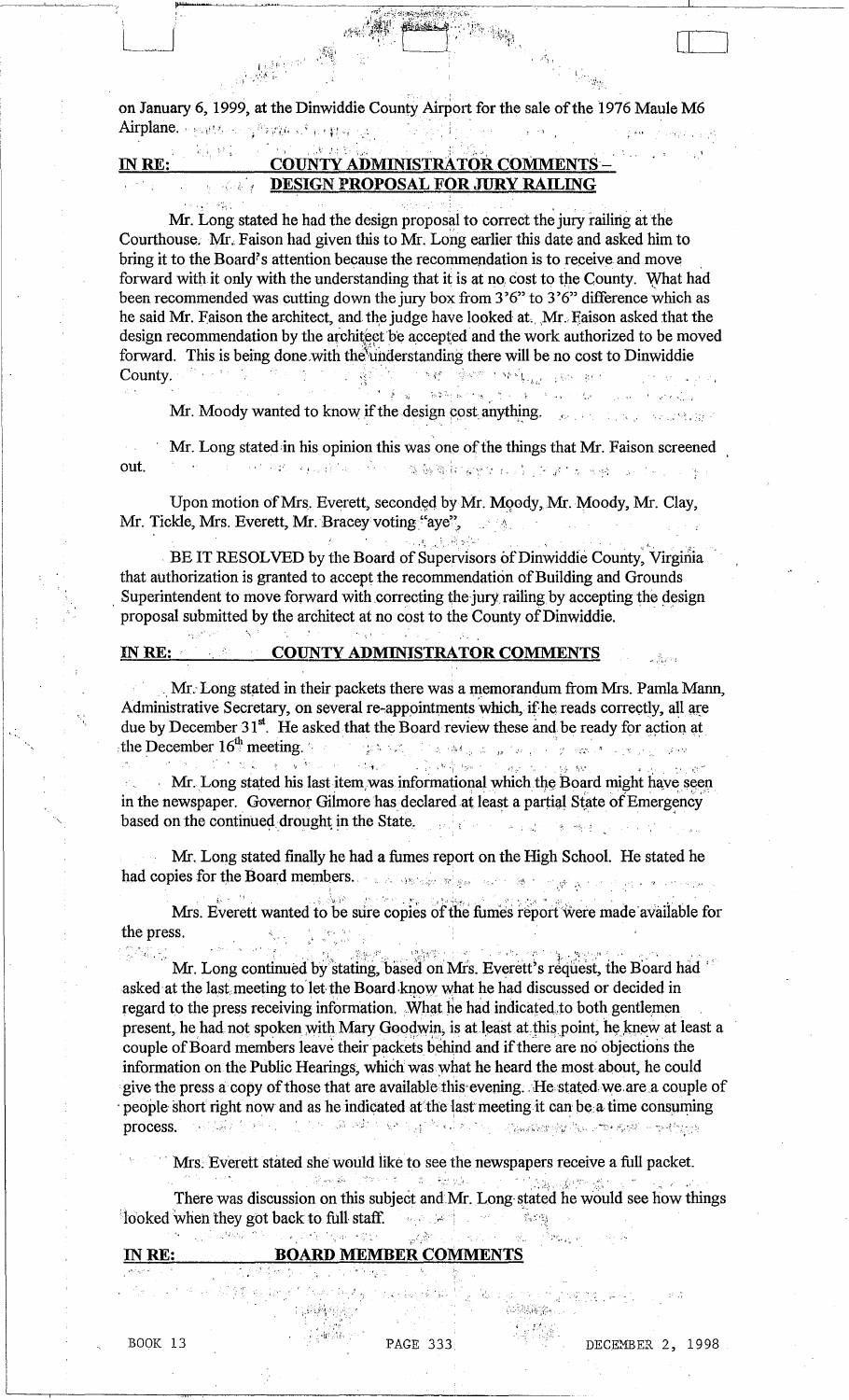#### $Mr.$  Clay  $-$  no comments

Mrs. Everett -- She reminded the Board of the Airport Tour on December  $16<sup>th</sup>$  at 10:30 A.M.

 $Mr.$  Moody  $-$  no comment

Mr. Tickle - He stated he now has other full-time employment unlike what he had in the past. Over the next five (5) months he stated he will be going through some intense training outside of Dinwiddie County. He stated at this time he will be forced to miss two (2) Board meetings. However, the retreat is scheduled for December  $14<sup>th</sup>$  and  $15<sup>th</sup>$  and he would really like to be there. At this time he is scheduled to be in Chicago that week. He requested they review calendars and try to work with his calendar in order that he be able to attend.

There was discussion regarding penalty for changing or canceling reservations.

Mr. Long stated he did not know if there was, he would have to check.

Mrs. Everett stated the Board did want to do this in December because the budget . was starting in January.

Mr. Tickle stated he would be in Virginia the  $3<sup>rd</sup>$  and  $4<sup>th</sup>$  week in January

Mr. Clay made a motion to reschedule the retreat for the  $3<sup>rd</sup>$  week in January if no penalty will be incurred for cancellation of rooms.

After discussion regarding altematives Mr. Clay withdrew his motion.

After further discussion, the Board decided unanimously to reschedule the retreat for January  $21<sup>st</sup>$  and  $22<sup>nd</sup>$ .

INRE: EXECUTIVE SESSION

Upon motion of Mr. Moody, seconded by Mr. Clay, Mr. Moody, Mr. Clay, Mr. Tickle, Mrs. Everett, Mr. Bracey voting "aye" pursuant to the Virginia Freedom of Information Act, Section 2.1-344 (A) 7 - Consultation with legal counsel - (Potential Litigation), the Board moved into Executive Session at9:55 P.M.

A vote having been made and approved the meeting reconvened into Open Session at 10:40 P.M. in the Board Meeting Room of the Pamplin Administration Building.

# IN RE: CERTIFICATION

<sup>~</sup>"I

Upon motion Mr. Clay, seconded by Mrs. Everett, Mr. Moody, Mr. Clay, Mr. Tickle, Mrs. Everett, Mr. Bracey voting "aye" , the following resolution was adopted:

WHEREAS, the Board of Supervisors of Dinwiddie County convened an executive meeting on this date pursuant to an affirmative recorded vote and in accordance with the provisions of the Virginia Freedom of Information Act; and

WHEREAS, Section 2.1-344.1 of the Code of Virginia requires a certification by the Board of Supervisors of Dinwiddie County, that such Executive meeting was conducted in conformity with Virginia la\v;

NOW THEREFORE BE IT RESOLVED that the Board of Supervisors of Dinwiddie County, Virginia, hereby certifies that, to the best of each member's knowledge, (1) only public business matters lawfully exempted from open meeting requirements by Virginia law were discussed in the executive meeting to which this certification resolution applies; and (2) only such public business matters as were identified in the motion convening the executive meeting were heard, discussed or considered by the Board of Supervisors of Dinwiddie County, Virginia.

> ,...~ .. ---, , i L:-\_-\_\_ \ . ~-~;';';."~.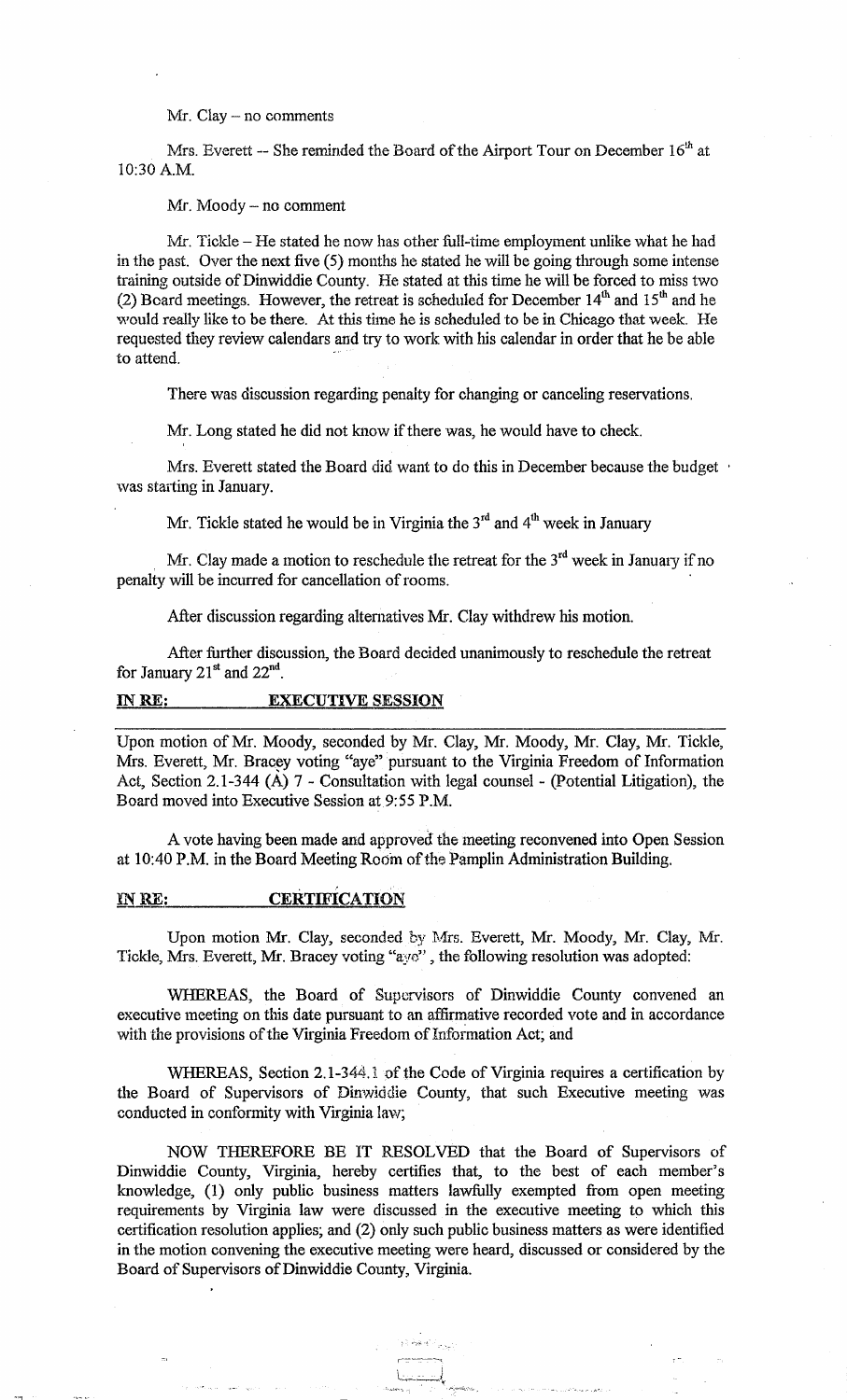RE: <u>ADJOURNMENT</u>

 $\mathcal{S}^{\mathcal{A}^{\text{in}}_{\text{in}}\text{F}}$ 

Upon motion of Mr. Clay, seconded by Mr. Moody, Mr. Moody, Mr. Clay, Mr. Tickle, Mrs. Everett, Mr. Bracey voting "aye", the meeting adjourned at 10:45 P.M. to be continued at 10:30 A.M., December 16th at the Dinwiddie County Airport.

**RATANY W** MONE

 $\{q_{\vec{q}}\}$ 

 $\frac{1}{2}$ 

Edward A. Bracey, Chairman  $\frac{1}{2}$  .

ATTEST: R. Martin Long County Administrator  $\ddot{\phantom{a}}$ 

/pam

BOOK 13

PAGE 334

DECEMBER 2, 1998